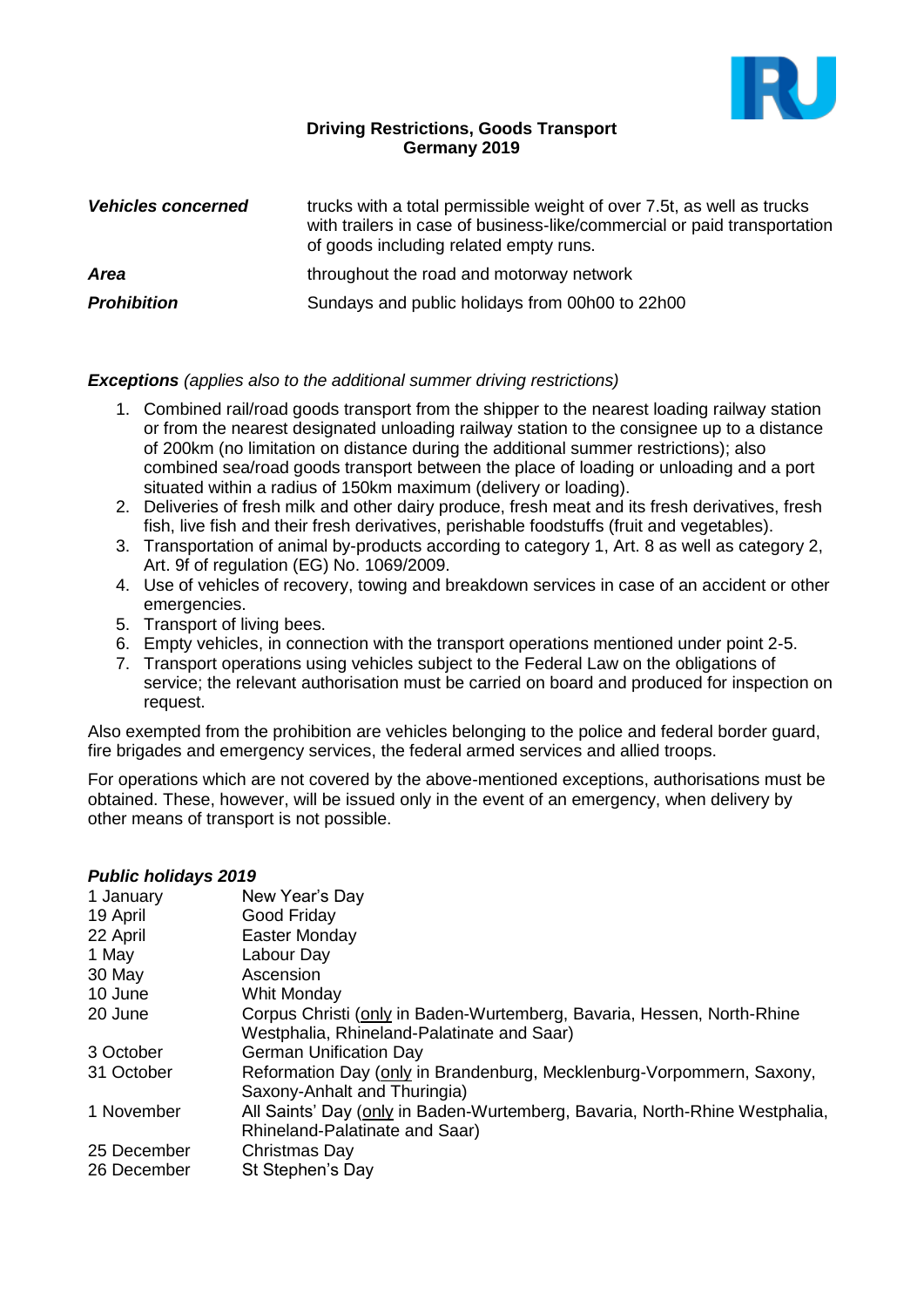### **Additional restrictions (summer)**

**Area** the following stretches of motorway and trunk roads:

- A1 from the intersection Köln- West via intersection Leverkusen-West, Wuppertal, the Kamen intersection and Münster to the junction Lohne/Dinklage
- A2 from the Oberhausen intersection to the Bad Oeynhausen intersection
- A3 from the Oberhausen intersection to the Köln-east intersection, from the Mönchhof intersection via the Frankfurt intersection to the Nürnberg intersection
- A5 from the Darmstadt intersection to the junction Karlsruhe-Süd and from the junction Offenburg to the Neuenburg intersection
- A6 from the Schwetzingen-Hockenheim junction to the Nürnberg-south intersection
- A7 from the Schleswig/Jagel junction to the Hamburg-Schnelsen-north junction, from the Soltau-South junction to the Göttingen-north junction; from the Schweinfurt/Werneck intersection via the Biebelried intersection, the Ulm/Elchingen intersection and the Allgäu intersection to the state border at Füssen
- A8 from the Karlsruhe intersection to the München-Obermenzing junction and from the München-Ramersdorf junction to the Bad Reichenhall junction
- A9/E51 Berlin ringroad (Leipzig branch road/Potsdam intersection) to the München-Schwabing junction
- A10 Berlin ringroad, with the exception of the section from the Berlin-Spandau junction via the Havelland intersection to the Oranienburg intersection and the section between the Spreeau intersection and the Werder intersection
- A45 from the Dortmund-south junction via the Westhofener intersection and the Gambach intersection to the Seligenstadt intersection
- A61 from the Meckenheim intersection via the Koblenz intersection to the Hockenheim intersection
- A81 from the junction Stuttgart-Zuffenhausen to the junction Gärtringen.
- A92 from the München-Feldmoching intersection to the Oberschleissheim junction and from the Neufahrn intersection to the Erding junction
- A93 from the Inntal intersection to the Reischenhart junction
- A99 from the München-south-west intersection via the intersections at München-west, München-Allach, München
	- Feldmoching, München-north, München-east, Münchensouth and München/Eschenried
- A215 from the Bordesholm intersection to the Blumenthal junction<br>A831 from the Stuttgart-Vaihingen junction to the Stuttgart
- from the Stuttgart-Vaihingen junction to the Stuttgart intersection
- A980 from the Allgäu intersection to the Waltenhofen iunction
- A995 from the Sauerlach junction to the München-south intersection
- B31 from the Stockach-east junction of the A98 to the Sigmarszell junction of the A96
- B96/E251 from Neubrandenburg ringroad to Berlin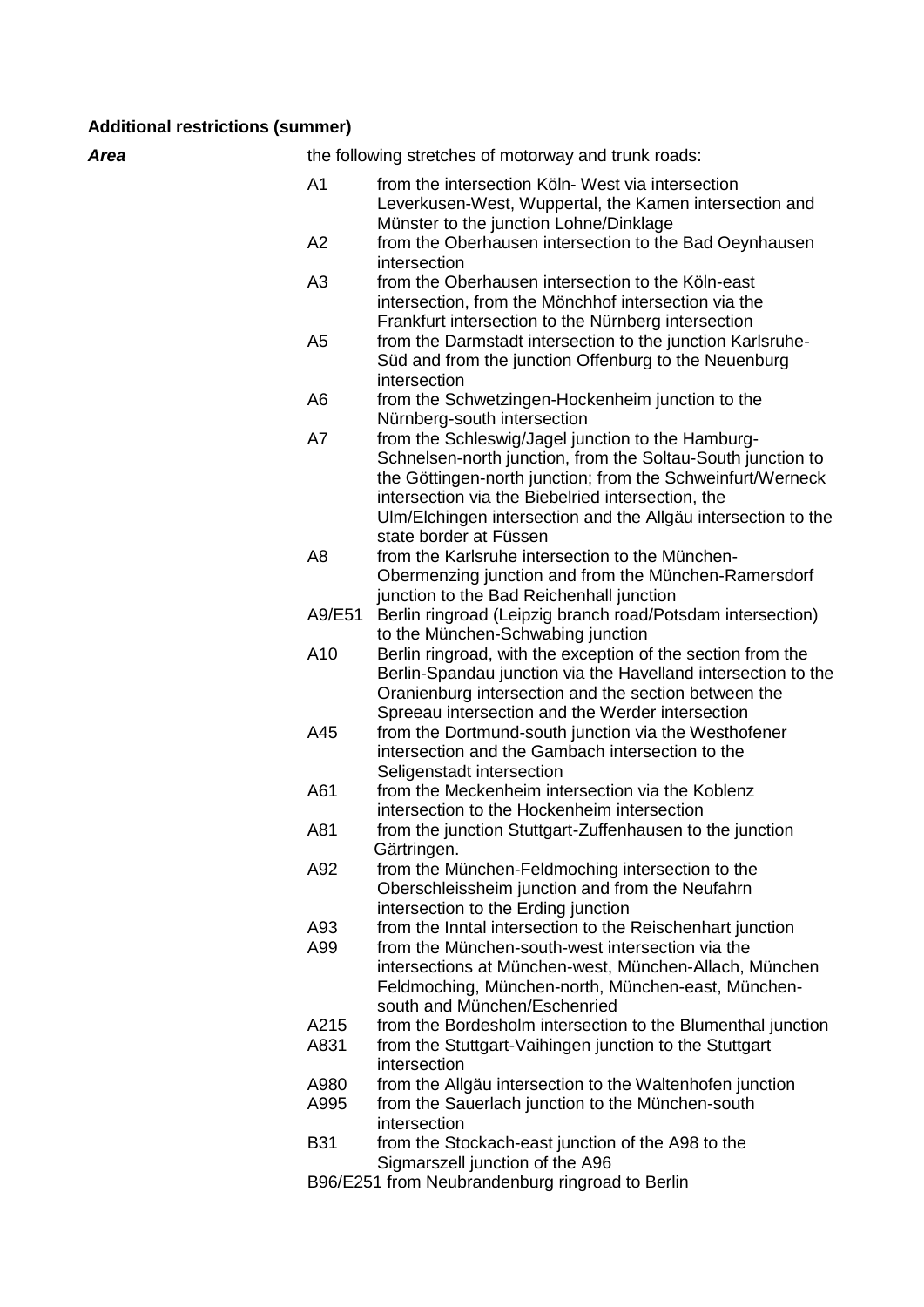## *Night driving restrictions*

There exist a certain number of night driving restrictions on specific routes. These are indicated by road signs.

# **Authorities which may grant special permits for cross-border transportations**

| <b>Border crossing point</b> | <b>Anschrift</b>                                                                                                                                                                                                           |
|------------------------------|----------------------------------------------------------------------------------------------------------------------------------------------------------------------------------------------------------------------------|
| Ellund<br>(A7)               | Kreis Schleswig-Flensburg<br>Kreisverwaltung<br>Flensburger Straße 7<br>24837 Schleswig<br>Tel.: 04621 / 870<br>Fax: 04621 / 87 569<br>Internet: http://www.schleswig-flensburg.de<br>E-Mail: kreis@schleswig-flensburg.de |
| Kiel<br>(Oslo-Kai)           | Oberbürgermeister der Stadt Kiel<br>Ordnungsamt<br>Saarbrückenstraße 147<br>24113 Kiel<br>Tel.: 0431 / 901 - 2010<br>Fax: 0431 / 901 - 62 008<br>Internet: http://www.kiel.de<br>E-Mail: Verkehrsabteilung@kiel.de         |
| Puttgarden<br>(B 207)        | Landrat des Kreises Ostholstein<br>Bürgermeister-Steenbeck-Straße 20<br>23701 Eutin<br>Tel.: 04521 / 788 - 800<br>Fax: 04521 / 788-818<br>Internet: http://www.kreis-oh.de<br>E-Mail: straßenverkehr@kreis-oh.de           |
| Travemünde<br>(B 104)        | Hansestadt Lübeck<br>Straßenverkehrsbehörde<br>Mühlendamm12<br>23552 Lübeck<br>Tel.: 0451 / 122 - 0<br>Fax: 0451 / 122 3190<br>Internet: http://www.luebeck.de<br>E-Mail: verkehrsangelegenheiten@luebeck.de               |
| Schirnding<br>(B 303)        | Landratsamt Wunsiedel<br>Jean-Paul-Straße 9<br>95632 Wunsiedel<br>Tel.: 09232 / 80-0<br>Fax: 09232 / 80 - 555<br>Internet: http://www.landkreis-wunsiedel.de<br>E-Mail: poststelle@landkreis-wunsiedel.de                  |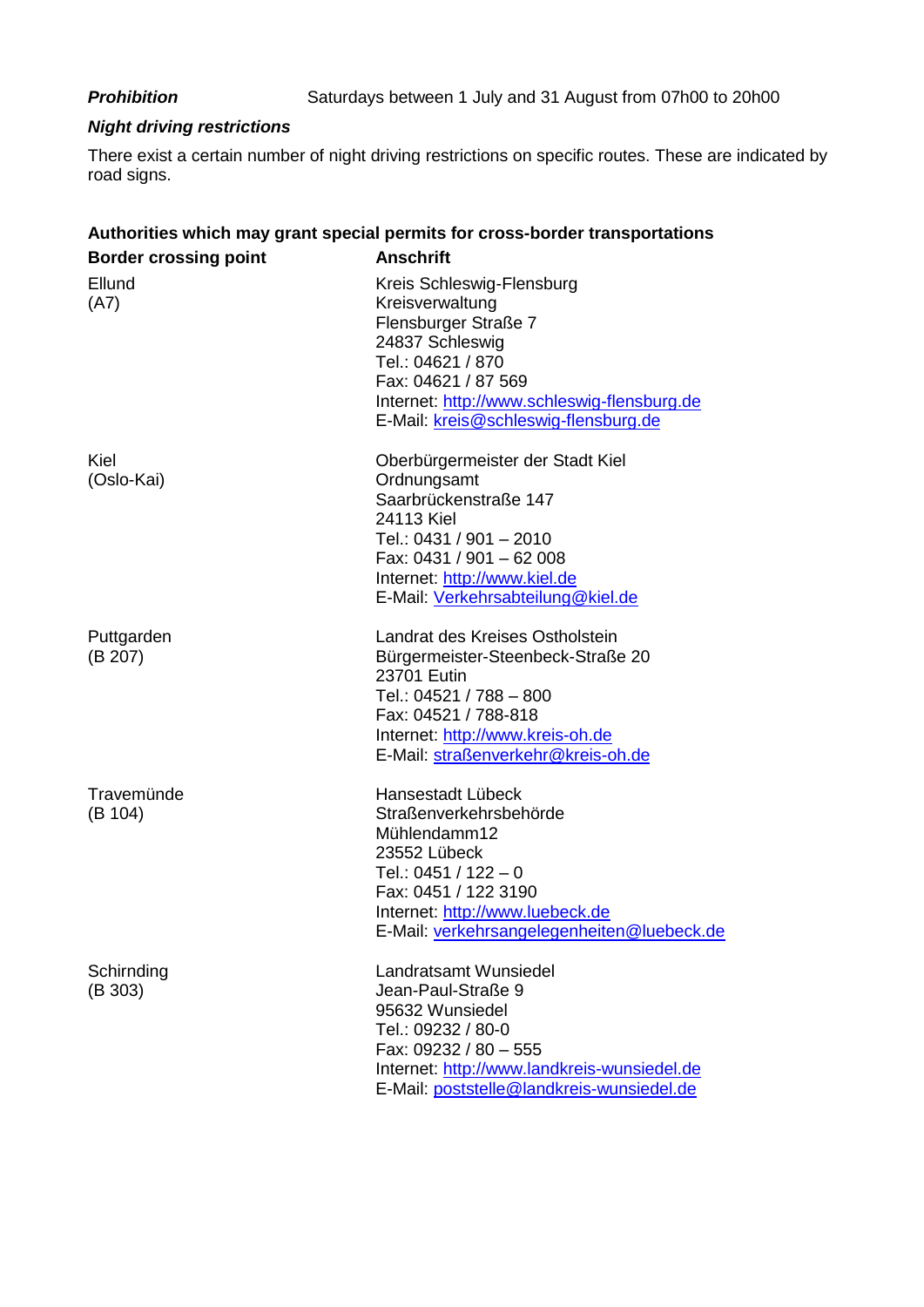Waidhaus (B 14/A 6) Furth i.W. (B 20) **Phillippsreuth** (B 12) Neuhaus/Inn (A 3) Kehl/Straßburg (B 28) **Bienwald** (A 69)

Landratsamt Neustadt a. d. Waldnaab Stadtplatz 38 92660 Neustadt a. d. Waldnaab Tel.: 09602 / 79 - 3300 Fax: 09602 / 79 – 3366 Internet: [http://www.neustadt.de](http://www.neustadt.de/) E-Mail: [Verkehrswesen@neustadt.de](mailto:Verkehrswesen@neustadt.de) Landratsamt Cham Rachelstraße 6 93413 Cham Tel.: 09971 / 78-247 Fax: 09971 / 845 247 Internet: http:/[/www.landkreis-cham.de](http://www.landkreis-cham.de/) E-Mail: [verkehrsbehoerde@lra.landkreis-cham.de](mailto:verkehrsbehoerde@lra.landkreis-cham.de) Landratsamt Fresung-Grafenau Grafenauer Straße 44 94078 Freyung Tel.: 08551 / 57-0 Fax: 08551 / 57 – 244 Internet: [http://www.freyung-grafenau.de](http://www.freyung-grafenau.de/) E-Mail: [poststelle@lra.landkreis-frg.de](mailto:poststelle@lra.landkreis-frg.de)

Landratsamt Passau Domplatz 11 94032 Passau Tel.: 0851 / 397-1 Fax: 0851 / 397 - 365 Internet: [http://www.landkreis-passau.de](http://www.landkreis-passau.de/) E-Mail : [verkehrswesen@landkreis-passau.de](mailto:verkehrswesen@landkreis-passau.de)

Bürgermeisteramt Kehl Amt für öffentliche Ordnung Hauptstraße 85 77694 Kehl Tel.: 07851 / 88 – 1233 Fax: 07851 / 88 - 1234 Internet: [http://www.kehl.de](http://www.kehl.de/) E-Mail: [info@stadt-kehl.de](mailto:info@stadt-kehl.de)

Kreisverwaltung Germersheim Verkehrsabteilung Luitpoldplatz 1 76726 Germersheim  $Tel: 07274 / 53 - 0$ Fax: 07274 / 53 229 Internet: [http://www.kreis-germersheim.de](http://www.kreis-germersheim.de/) E-Mail: [Kreisverwaltung@kreis-germersheim.de](mailto:Kreisverwaltung@kreis-germersheim.de)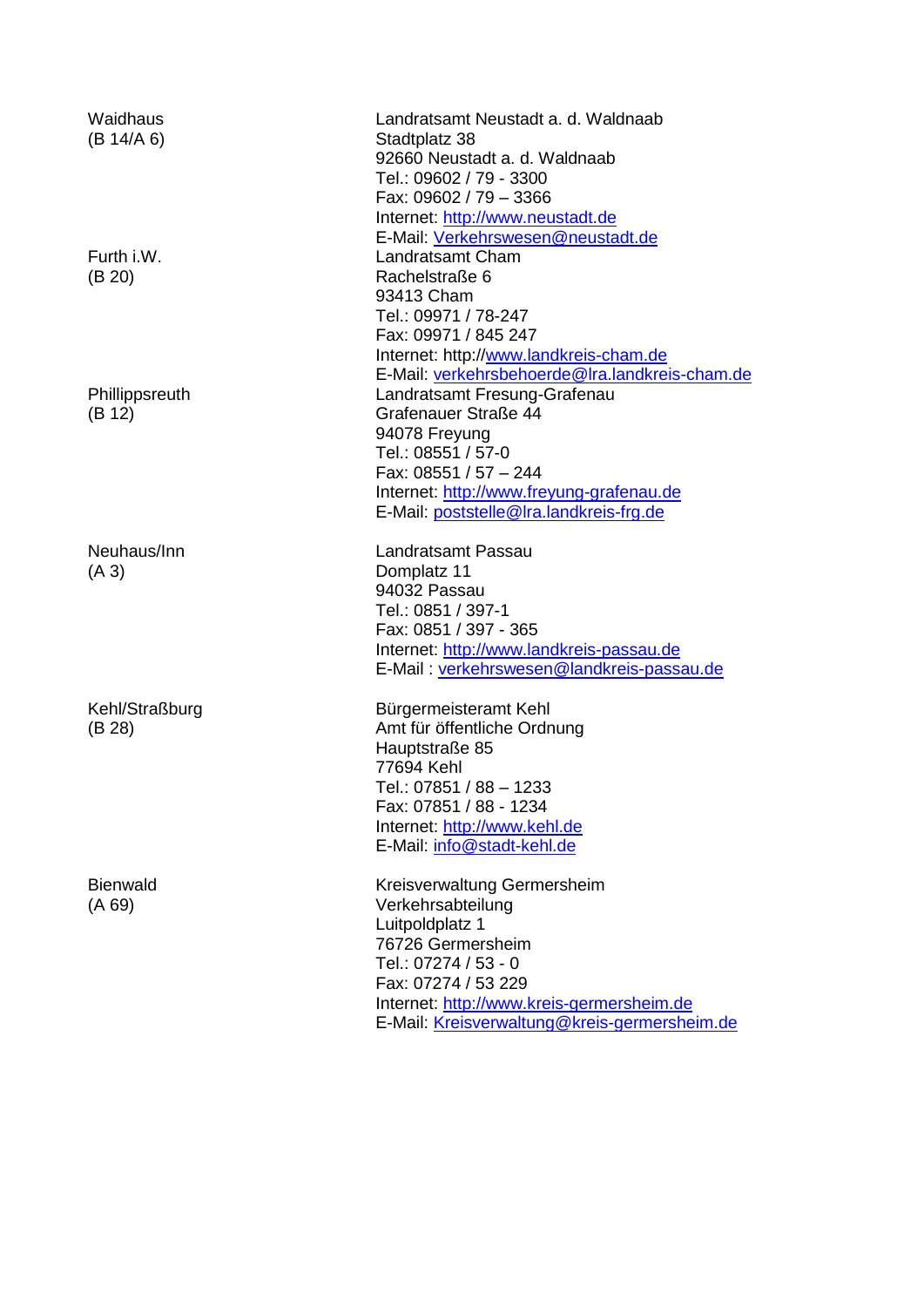Saarbrücken/Goldene Bremm Oberbürgermeister der Stadt Saarbrücken Straßenverkehrsbehörde Großherzog-Friedrich-Straße 111 66111 Saarbrücken Tel.: 0681 / 905 - 3501 Fax: 0681 / 905 – 3579 Internet: [http://www.saarbruecken.de](http://www.saarbruecken.de/) E-Mail: [Ordnungsamt@saarbrücken.de](mailto:Ordnungsamt@saarbrücken.de) Nennig/Remich Landkreis Merzig-Wadern Straßenverkehrs- und Kreisordnungsbehörde Bahnhofstraße 44 66663 Merzig Tel.: 06861 / 80 – 300 Fax: 06861 / 80 – 284 Internet: [http://www.merzig-wadern.de](http://www.merzig-wadern.de/) E-Mail: [straßenverkehr@merzig-wadern.de](mailto:straßenverkehr@merzig-wadern.de) Mesenich Kreisverwaltung Trier-Saarburg Willy-Brandt-Platz 1 54290 Trier Tel.: 0651 / 715 - 0 Fax: 0651 / 715 – 200 Internet: [http://www.trier-saarburg.de](http://www.trier-saarburg.de/) E-Mail: [kv@trier-saarburg.de](mailto:kv@trier-saarburg.de) **Echternacherbrück Steinebrück** Kreisverwaltung Bitburg-Prüm Trierer Straße 1 54634 Bitburg Tel.: 06561 / 15 - 0 Fax: 06561 / 15 – 1012 Internet: [http://www.bitburg-pruem.de](http://www.bitburg-pruem.de/) E-Mail: [Info@bitburg.de](mailto:Info@bitburg.de) Aachen-Autobahn Süd Aachen-Autobahn Nord Straßenverkehrsamt Aachen Carlo-Schmid-Straße 4 52146 Würselen Tel: 02405 / 697-0 Fax: 02405 / 697 110 Internet: [http://www.staedteregion-aachen.de](http://www.staedteregion-aachen.de/) E-Mail: [info.stva@staedteregion-aachen.de](mailto:info.stva@staedteregion-aachen.de) Elmpt-Maalbroek Kreisverwaltung Viersen Straßenverkehrsamt Rathausmarkt 3 41747 Viersen Tel.: 02162 / 39 -15 49 Fax: 02162 / 39 – 13 67 Internet: [http://www.kreis-viersen.de](http://www.kreis-viersen.de/) E-Mail.: [strassenverkehrsamt@kreis-viersen.de](mailto:strassenverkehrsamt@kreis-viersen.de)

(A 6)

(B 406)

(A 48)

(B 257)

(A 60)

(A44)

(A 4)

(B 230)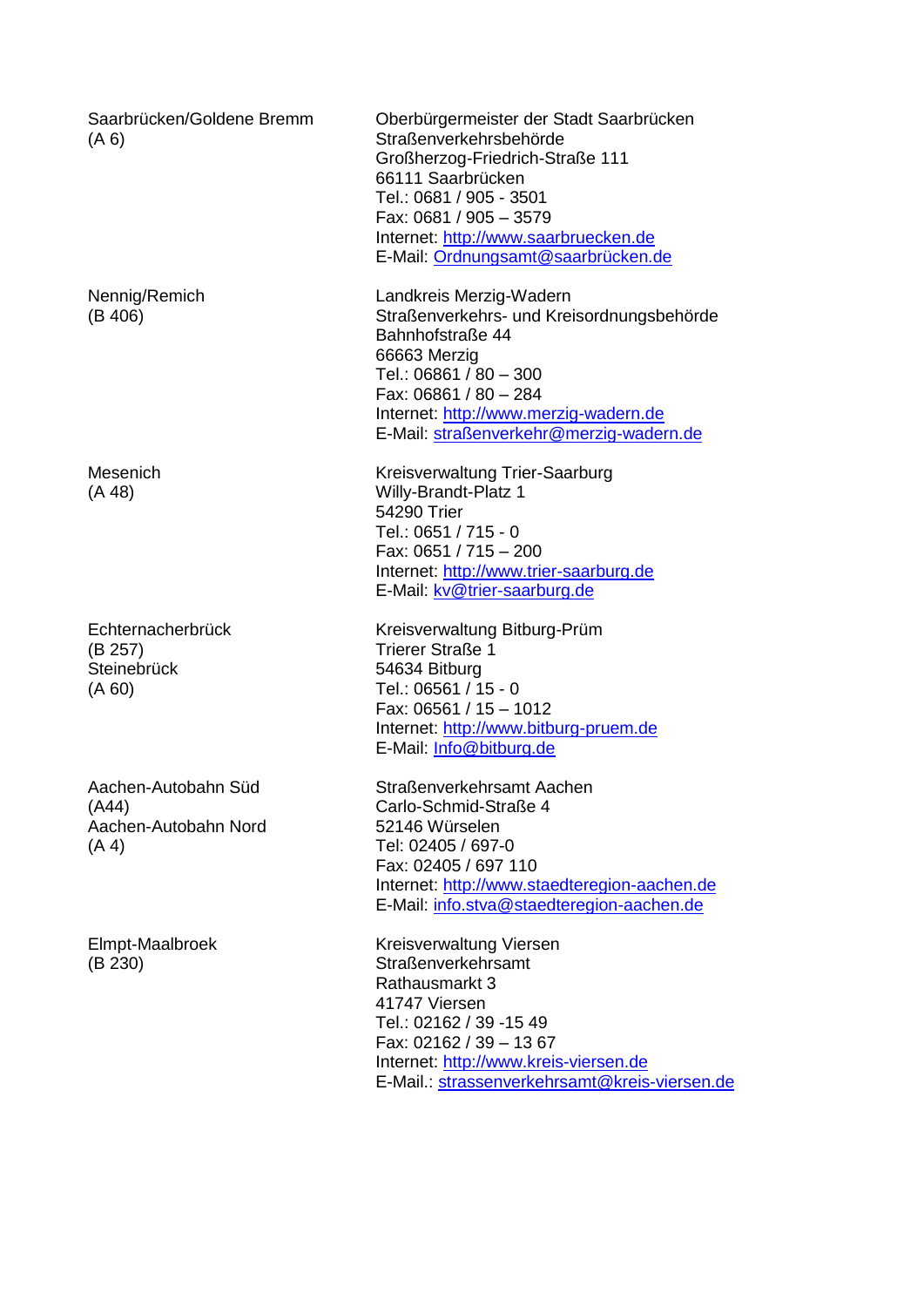| Schönberg<br>(B 92)                                                      | Landratsamt Vogtlandkreis<br>Außenstelle Reichenbach<br>Verkehrsamt<br>Postplatz 3<br>08468 Reichenbach<br>Tel.: 03765 / 53 - 0<br>Fax: 03765 / 53 - 13066<br>Internet: http://www.vogtlandkreis.de<br>E-Mail: verkehrsamt@vogtlandkreis.de                              |
|--------------------------------------------------------------------------|--------------------------------------------------------------------------------------------------------------------------------------------------------------------------------------------------------------------------------------------------------------------------|
| Frankfurt/Oder<br>(A 12)<br><b>Schwedt</b><br>(B 166)<br>Forst<br>(A 15) | Stadtverwaltung Frankfurt/Oder<br>Ordnungsamt/Verkehrsorganisatorische<br>Angelegenheiten<br>Goepelstraße 38<br>15234 Frankfurt/Oder<br>Tel.: 0335 / 552 3113<br>Fax: 0335 / 552 3198<br>Internet: http://www.frankfurt-oder.de<br>E-Mail: ordnungsamt@frankfurt-oder.de |
| <b>GZA Basel/Weil</b>                                                    | Bürgermeisteramt Weil a. Rh.<br>Stadtverwaltung<br>Rathausplatz 1<br>79576 Weil am Rhein<br>Tel.: 07621 / 704 - 0<br>Fax: 07621 / 704 - 126<br>Internet: http://www.weil-am-rhein.de<br>E-Mail: stadt@weil-am-rhein.de                                                   |
| <b>Grenzacher Horn</b><br>(B 34, zwischen Basel<br>und Wyhlen)           | Landratsamt Lörrach<br>Palmenstraße 3<br>79539 Lörrach<br>Tel.: 07621 / 410-0<br>Fax: 07621 / 410-93 100<br>Internet: http://www.loerrach-landkreis.de<br>E-Mail: verkehr@loerrach-landkreis.de                                                                          |
| Rheinfelden                                                              | Stadtverwaltung Rheinfelden (Baden)<br>Kirchplatz 2<br>79618 Rheinfelden<br>Tel.: 07623 / 95-0<br>Fax: 07623 / 95 220<br>Internet: http://www.rheinfelden-baden.de<br>E-Mail: info@rheinfelden-baden.de                                                                  |

Further information may be obtained from

Bundesverband Güterkraftverkehr, Logistik und Entsorgung (BGL) e.V. Breitenbachstr. 1 D – 60487 Frankfurt am Main tel: (+49 69) 79 19-0 fax: (+49 69) 79 19-227 e-mail: [bgl@bgl-ev.de](mailto:bgl@bgl-ev.de) AIST Selma Lagerlöf Strasse 7